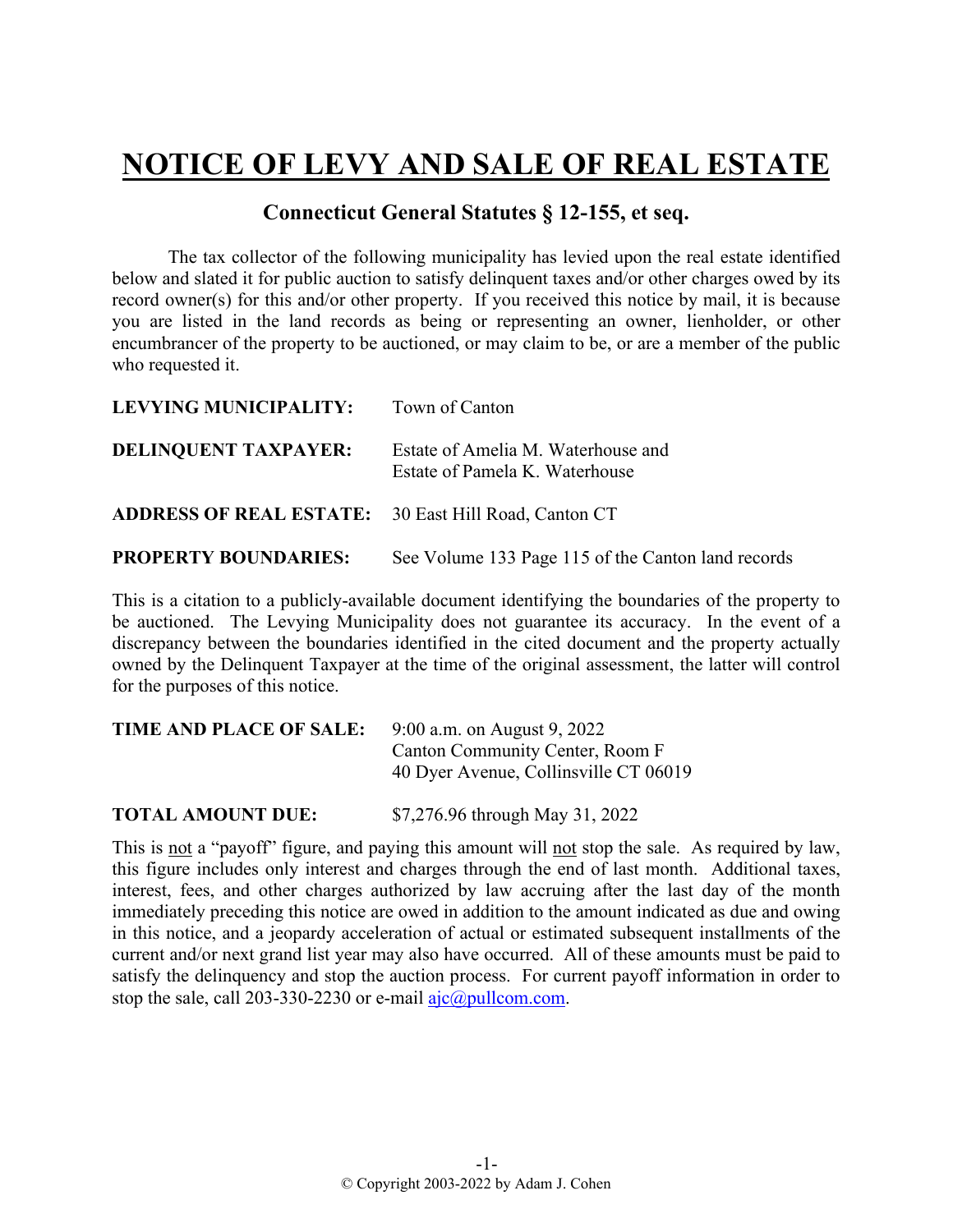**SURVIVING ENCUMBRANCES:** This property will be sold "free and clear" to the winning bidder subject only to: (1) taxes and water/sewer charges laid by the levying municipality which were not yet due and payable at the time of the levy, which is the date accompanying the signature on the first notice of this sale filed in the land records, except as are recovered from the sale; (2) the accrued taxes and water/sewer charges of any other governmental authority against this property; (3) any federal lien recorded until 30 days before the date which is six months after the auction date, except as extinguished pursuant to federal law; (4) easements, covenants and restrictions in favor of other parcels of land predating the time of the levy; (5) solely to the extent any of the delinquencies identified above was assessed on property other than the property to be sold, all encumbrances perfected before this notice was recorded; (6) interests exempt from levy and sale under the Constitution and laws of the United States; (7) the interest of any person or such person's predecessors in title for whom notice of the sale was not sent as required by law, and who had a right to such notice, and who did not in fact know of it within six months thereafter, until expiration of the limitation deadline in C.G.S. § 12-159b; (8) any monetary encumbrance recorded between May 31, 2022 and the date the first notice of this sale was filed in the land records, unless its holder is notified of the tax sale as required by law or in fact knew of it within six months thereafter; (9) any other interest not foreclosed by this tax sale procedure under state law; and (10) the effect of any federal, state, or local law and the restrictions and conditions in the tax sale notices and announced at the auction.

**PERSONS TO WHOM THIS NOTICE IS SENT:** The following persons are, or may claim to be, or may represent, the known holders of choate interests which will be affected by the sale. Absent payment in full before the auction or valid redemption within six months thereafter, the respective titles, mortgages, liens, restraints on alienation, and other encumbrances in this property in favor of all persons with actual or constructive notice thereof shall be extinguished.

| Estate of Amelia M. Waterhouse and<br>Estate of Pamela K. Waterhouse, or Occupant<br>30 East Hill Road<br>Canton, CT 06019 |                                            |
|----------------------------------------------------------------------------------------------------------------------------|--------------------------------------------|
| Internal Revenue Service                                                                                                   | State of Connecticut                       |
| <b>Advisory Consolidated Receipts</b>                                                                                      | Dept. of Revenue Services                  |
| 7940 Kentucky Dr., Stop 2850F                                                                                              | 450 Columbus Blvd, Suite 1                 |
| Florence, KY 41042                                                                                                         | Hartford, CT 06103                         |
| (solely for any inchoate estate taxes)                                                                                     | (solely for any inchoate succession taxes) |